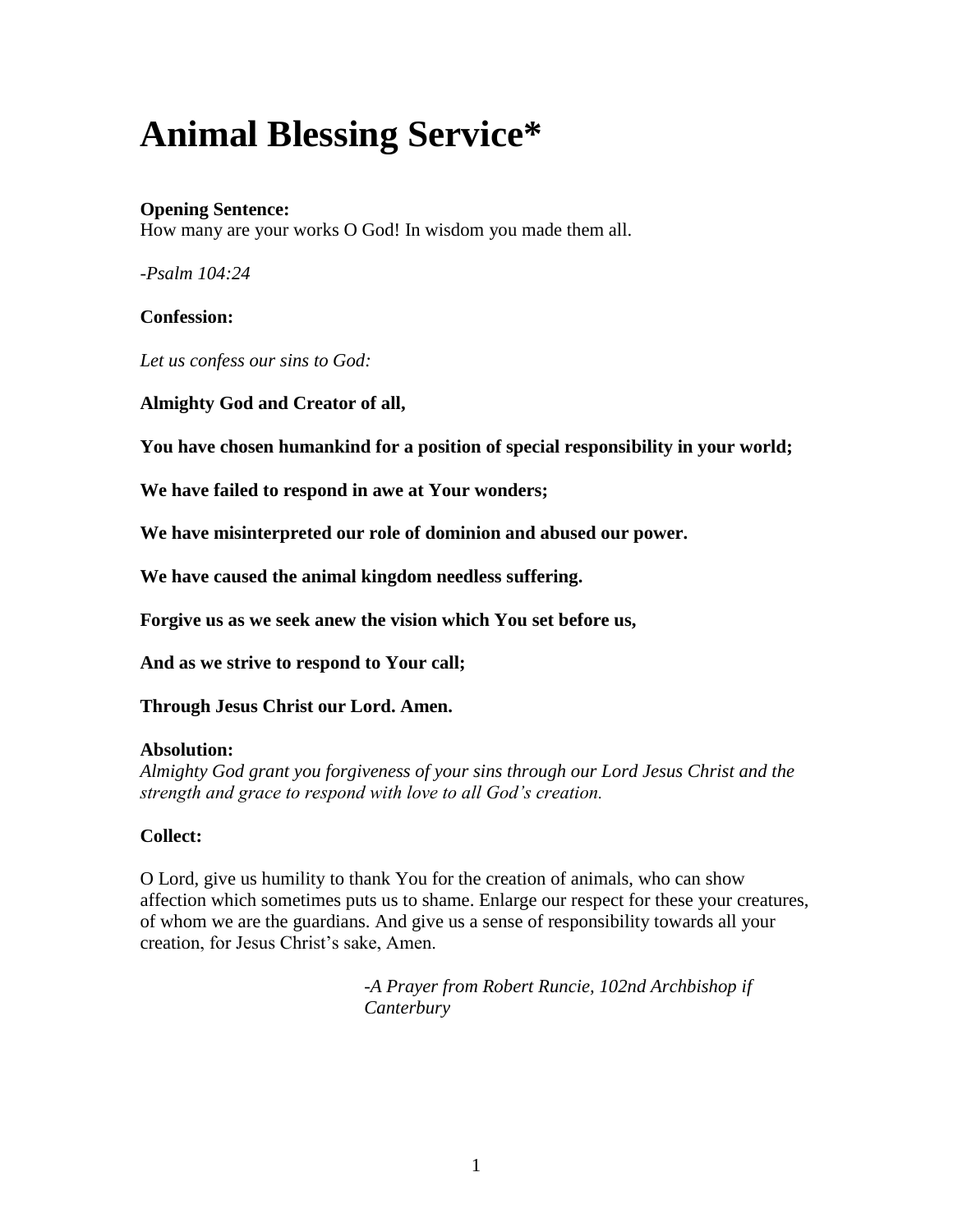# **First Lesson: Genesis 9:8-17**

Then God said to Noah and to his sons with him, 'As for me, I am establishing my covenant with you and your descendants after you, and with every living creature that is with you, the birds, the domestic animals, and every animal of the earth with you, as many as came out of the ark. I establish my covenant with you, that never again shall all flesh be cut off by the waters of a flood, and never again shall there be a flood to destroy the earth.' God said, 'This is the sign of the covenant that I make between me and you and every living creature that is with you, for all future generations: I have set my bow in the clouds, and it shall be a sign of the covenant between me and the earth. When I bring clouds over the earth and the bow is seen in the clouds, I will remember my covenant that is between me and you and every living creature of all flesh; and the waters shall never again become a flood to destroy all flesh. When the bow is in the clouds, I will see it and remember the everlasting covenant between God and every living creature of all flesh that is on the earth.' God said to Noah, 'This is the sign of the covenant that I have established between me and all flesh that is on the earth.'

*The Word of the Lord.*

**Thanks be to God.**

#### **Psalm: 104:1, 10-15, 25**

1 Bless the Lord, O my soul; \*

O Lord my God, how excellent is your greatness!

you are clothed with majesty and splendor.

10 You send the springs into the valleys; \*

they flow between the mountains.

11 All the beasts of the field drink their fill from them, \*

and the wild asses quench their thirst.

12 Beside them the birds of the air make their nests  $*$ 

and sing among the branches.

13 You water the mountains from your dwelling on high; \* the earth is fully satisfied by the fruit of your works.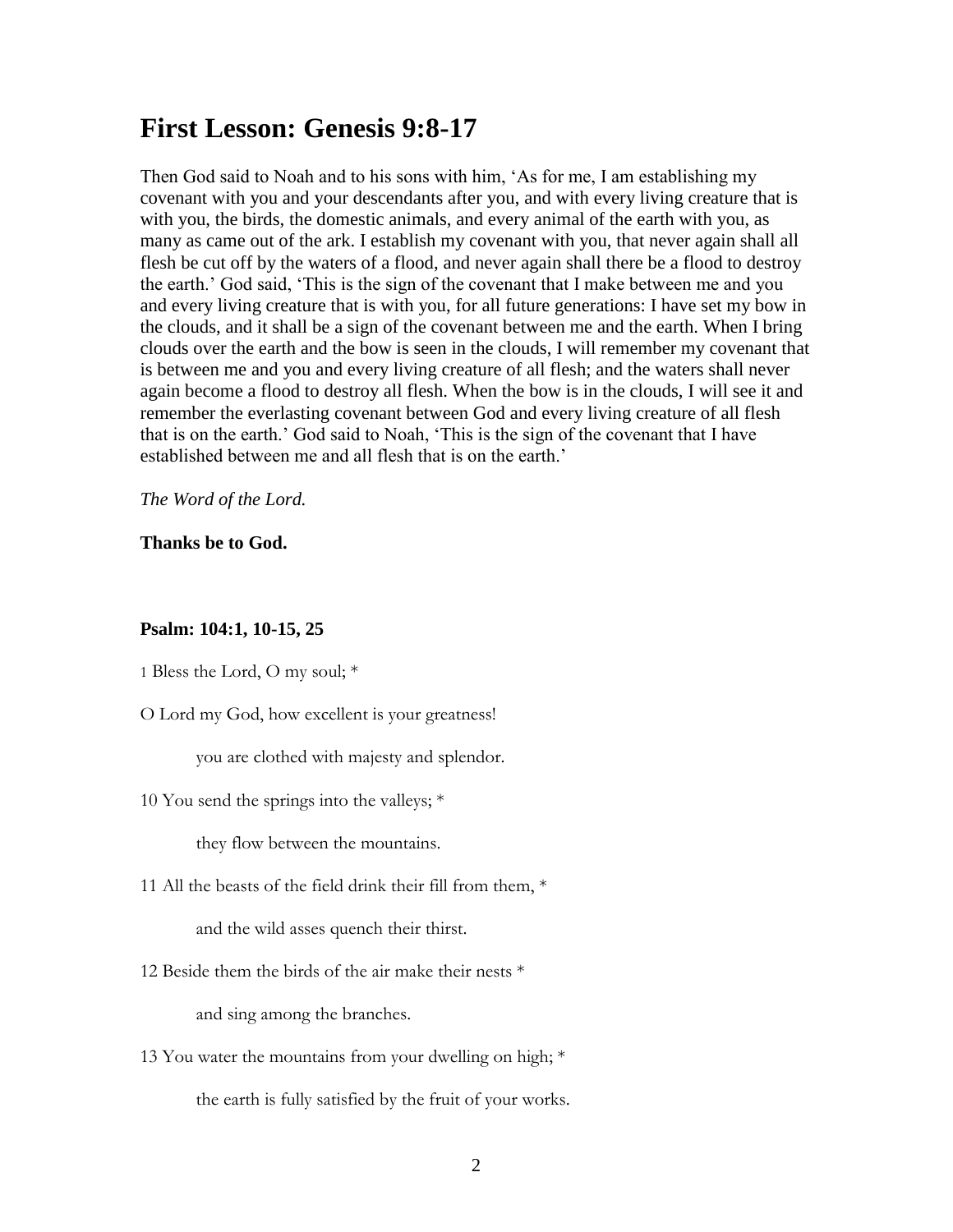14 You make grass grow for flocks and herds \*

and plants to serve mankind;

15 That they may bring forth food from the earth, \*

and wine to gladden our hearts,

25 O Lord, how manifold are your works! \*

in wisdom you have made them all;

the earth is full of your creatures.

## **Second Lesson: Romans 8:18-25**

I consider that the sufferings of this present time are not worth comparing with the glory about to be revealed to us. For the creation waits with eager longing for the revealing of the children of God; for the creation was subjected to futility, not of its own will but by the will of the one who subjected it, in hope that the creation itself will be set free from its bondage to decay and will obtain the freedom of the glory of the children of God. We know that the whole creation has been groaning in labor pains until now; and not only the creation, but we ourselves, who have the first fruits of the Spirit, groan inwardly while we wait for adoption, the redemption of our bodies. For in hope we were saved. Now hope that is seen is not hope. For who hopes for what is seen? But if we hope for what we do not see, we wait for it with patience.

*The Word of the Lord.*

#### **Thanks be to God.**

#### **Blessing of the Animals**

*(Animals to be blessed are brought forward in line and the following prayer may be used with or without holy water)*

Bless O God, this your creature, and all who are involved in its care and protection.